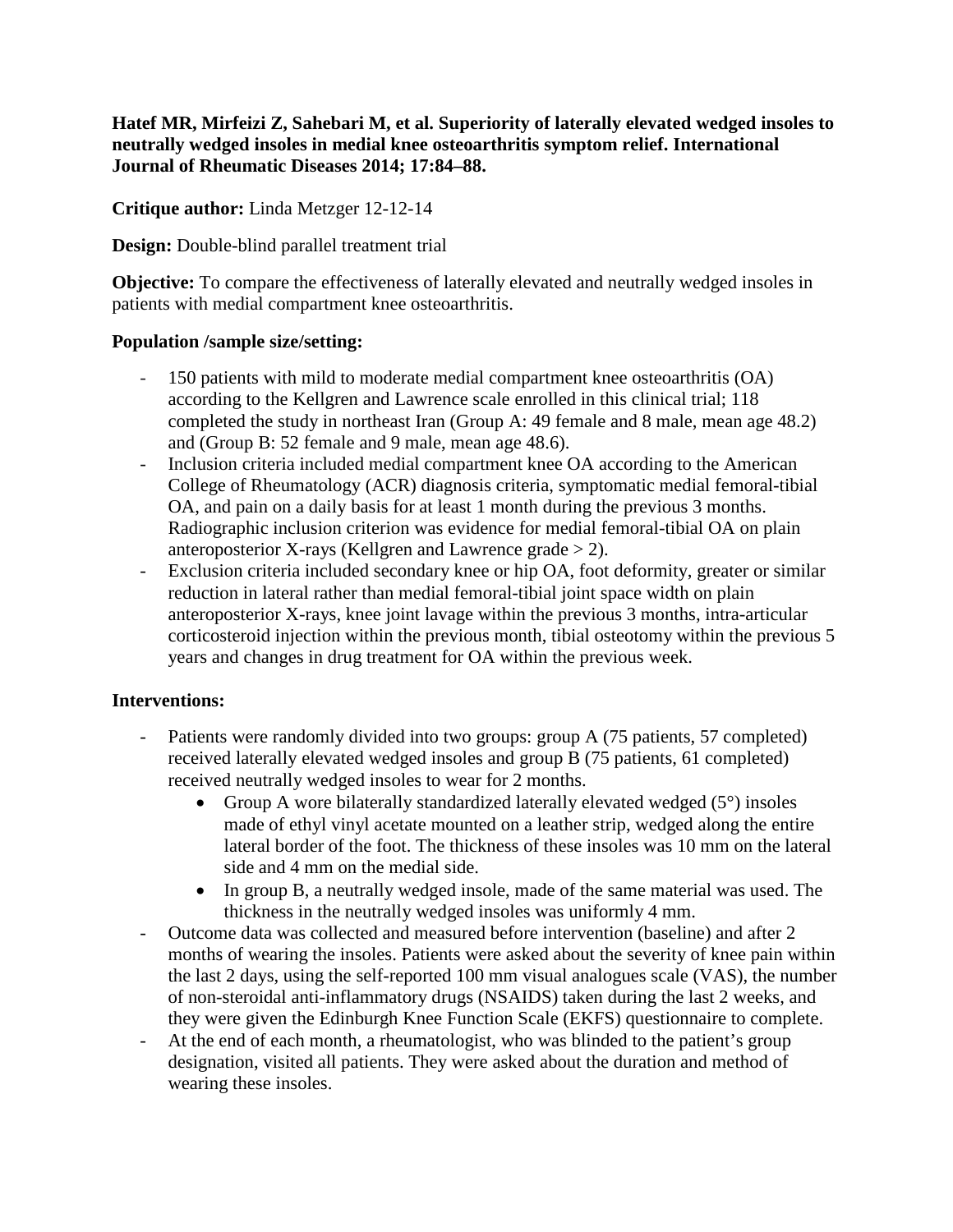#### **Main outcome measures:**

- The primary outcome measures were the EKFS for function, the VAS for knee pain and the numbers of NSAIDs taken to relieve knee pain. Outcome measures were compared before and after intervention between the two groups.
- At baseline before intervention, there was no significant difference in mean age, severity of knee pain (VAS), EKFS and numbers of NSAIDs prescribed to the patients in the two groups.
- Two months after wearing the wedged insoles (laterally or neutrally wedged), a significant decrease in severity of knee pain (VAS) was shown in both groups. The mean difference from baseline to 2 months in group A was 29.3 (95% CI: 25.1-33.6, Wilcoxon rank test) and in group B was 6.25 (95% CI: 3.09-9.4, Wilcoxon rank test). However, according to gender, a significant decline in the severity of knee pain was revealed among women from group A which was not shown in group A men.
- Edinburgh Knee Function Scale was significantly improved in group A in comparison to baseline with a mean difference of 7.54 (95% CI: 6.3-8.8, Wilcoxon rank test). Group B did not show significant functional improvement. There was no significant difference observed in group B (0.54, 95% CI: –0.41-1.5). Although EKFS in group A was significantly improved in women, this was not evident in the men from this group.
- Numbers of NSAIDs used during the final two weeks of the study, significantly decreased compared with the baseline in group A (mean difference  $= 2.6, 95\%$  CI: 1.3-3.9); while in group B, a reduction in NSAID use was not evident (mean difference = 0.05, 95% CI: –0.87-0.97).
- Patients' compliance, which was recorded according to duration of wearing the insoles, was significantly higher in the neutral wedged insoles' group ( $P < 0.001$ ; Mann–Whitney test). 87% of patients in the neutral wedged insole group wore their insoles for 7 or 8 weeks, whereas only 49% of patients in the laterally elevated wedged insole group wore their insoles for 7 or 8 weeks.

### **Authors' conclusions:**

- This study demonstrated that laterally elevated wedged insoles are significantly more effective than neutrally wedged insoles for pain reduction in medial knee OA, but both significantly reduced knee pain.
- Wearing laterally elevated wedged insoles not only improved the EKFS and VAS, but also significantly reduced the numbers of NSAIDs used to alleviate knee pain.
- This study found better compliance with neutrally wedged insoles in comparison to laterally wedged insoles which may be due to the fact that tightening of the shoes is greater with using the laterally elevated wedged insoles. The neutrally wedged insoles were simply more comfortable to wear than the thicker, laterally elevated wedged insoles.
- The results have shown that both interventions have a potential role in conservative pain management of osteoarthritis of the knee. The lateral elevated wedged insole proved better at reducing pain.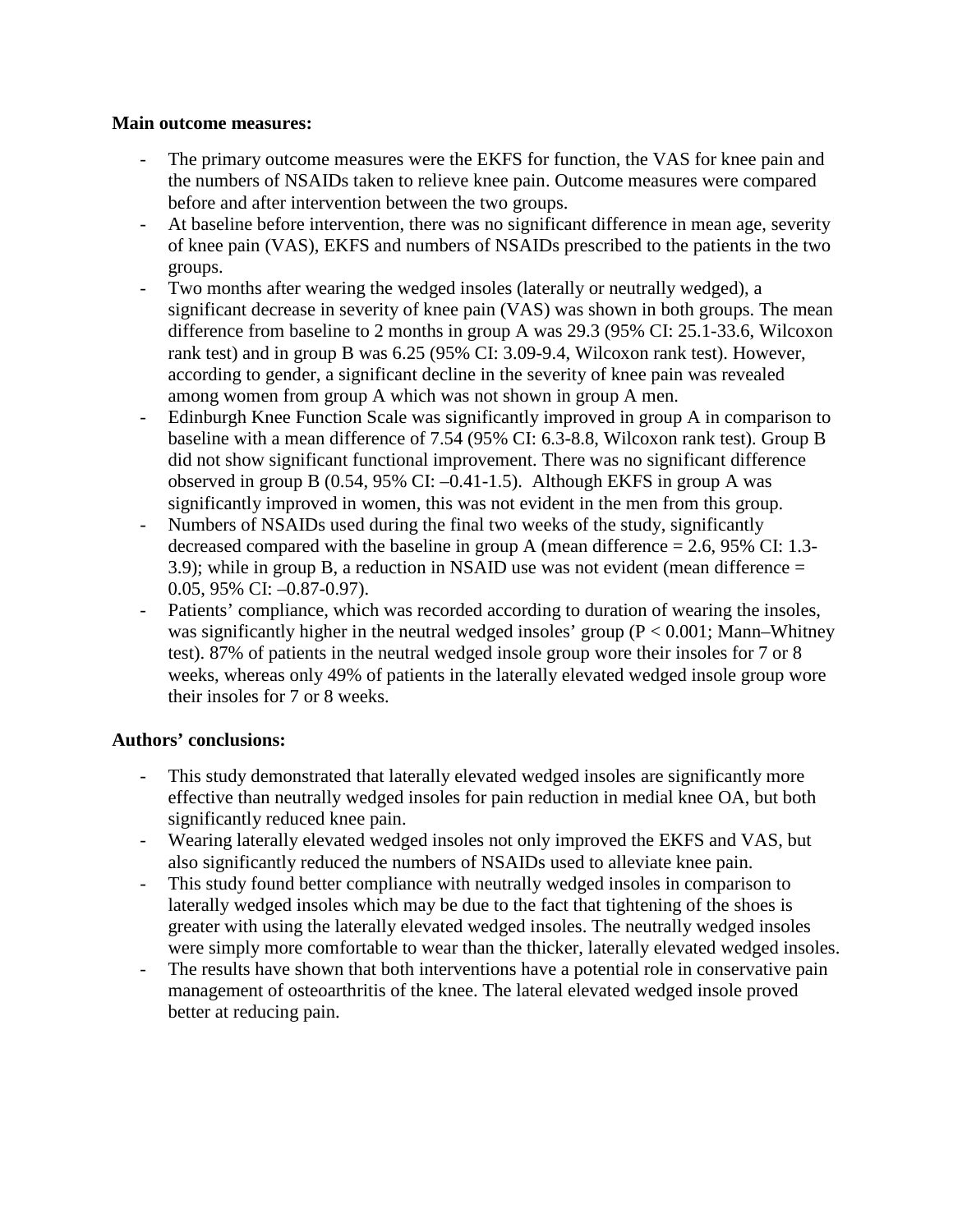## **Comments:**

- Laterally elevated wedged insoles have a small beneficial effect in knee OA and this conclusion is in agreement with the 2005 Cochrane on this topic (Brouwer). The significant clinical effects in pain reduction and improved function might be regarded as modest, but the accompanied biomechanical changes as shown by Jones (2013) could potentially aid in reducing disease progression.
- A true no intervention control group was not utilized in this study even though for this type of intervention it would be ethically appropriate.
- The authors did report the number of weeks insoles were worn by each group, but failed to report the daily usage results for the two interventions. As with any intervention requiring persistent use, accurate measurement of usage is required to both capture the true benefit and possible adverse effects. Perhaps the laterally elevated wedged insole group would have shown even greater improvement if the insoles had been worn for a greater number of weeks.
- Despite the fact that men in group A participating in this study failed to show any significant benefits in pain reduction, improvement in function, or reduction in the numbers of NSAIDs used for alleviating pain, these outcomes improved in the men from group A after intervention. The number of male participants was small in each group (only 8 in Group A and 9 in Group B) which most likely limited the power of this small subset analysis to show any significant differences.
- Analyses of between group differences for the main outcome measures was not reported by the authors. This information would have been useful to determine if there were any significant differences between the two treatments in any of the clinical outcomes.
- Sample size calculations were not reported and so it is unknown whether the study was adequately powered to find significant differences.
- One potential limitation of this study is that the effect of weight reduction on knee pain was not examined.
- This study did not go beyond a 2 month intervention period for all outcomes, and it is possible that there are benefits of intervention beyond 2 months that this study did not capture. Limiting the study protocol to a total of 2 months for each intervention may have impacted the ability of the study to achieve the maximal therapeutic benefit of orthoses for many participants and thereby reduced the ability of the study to show a greater effect for either intervention. This would underestimate the effect of the intervention.
- It was impossible to blind participants to the intervention they were receiving in this open label trial. Assessment of the outcome measures was therefore liable to ascertainment bias.
- Side effects of either of the interventions were not addressed by the authors.
- Future research should seek to identify the longevity of the biomechanical and clinical effects, focusing on whether the observed biomechanical changes could prevent disease progression.

### **Assessment***:*

This study is adequate for some evidence that laterally elevated wedged insoles are more effective in reducing pain, improving function, and reducing NSAID usage than neutrally wedged insoles in adults with medial compartment knee osteoarthritis. Participants wore